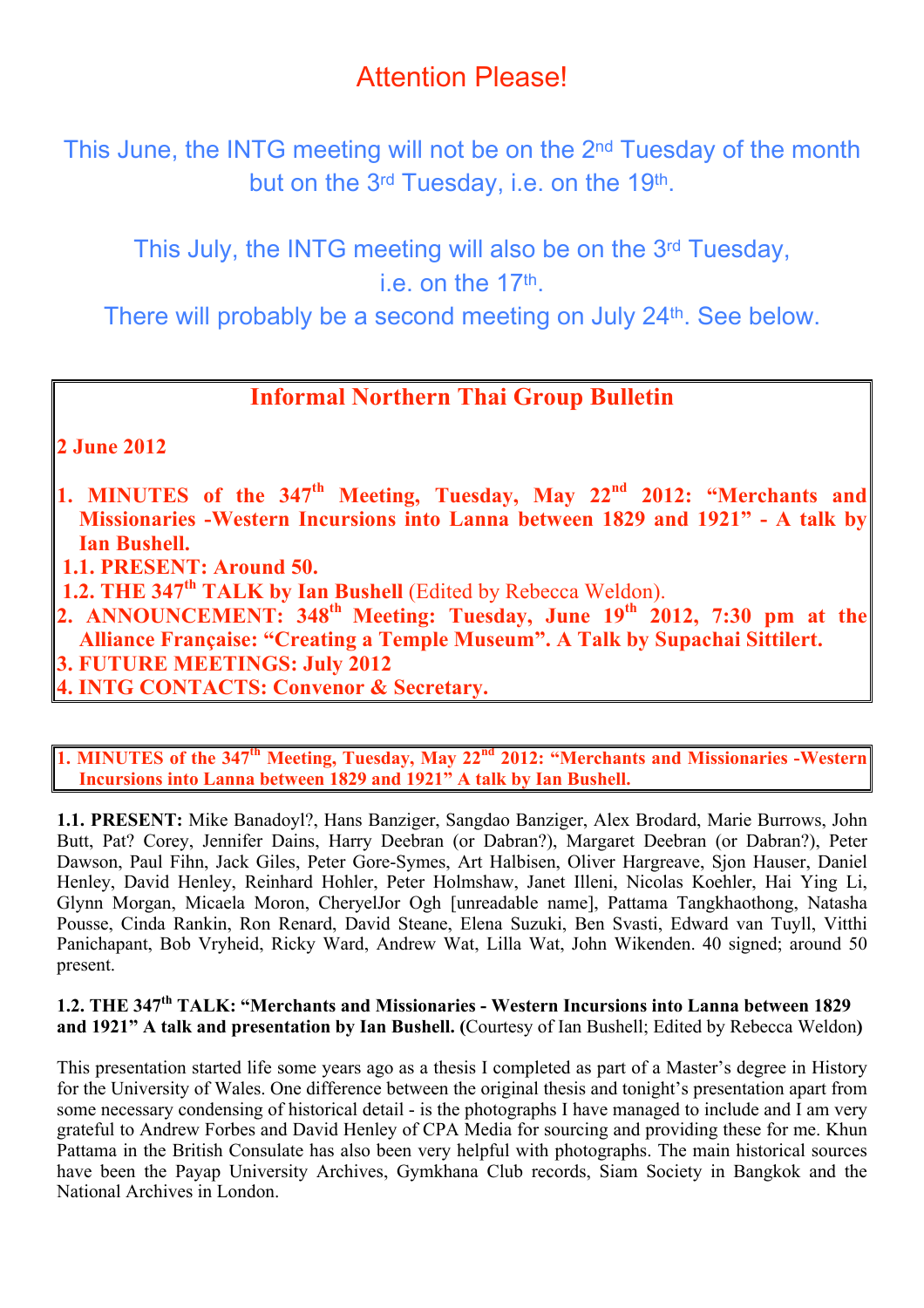My original area of study was  $19<sup>th</sup>$  Century British Imperialism and focused on the political, social and cultural consequences of Britain's domination of almost a quarter of the world's land area, as seen on this late  $19<sup>th</sup>$  Century map.

Having lived in Chiang Mai for some years, I was intrigued by Thailand's experience with Western imperialism - which had always appeared somewhat ambiguous. Unlike India, Malaya and Burma which had all formed part of Britain's empire –and the Indo China region which was taken over by France -Thailand, or Siam as it was known until 1939, managed to avoid formal rule by any Western power. Modern day Thailand takes great pride in this historic fact, as was well illustrated in an article in the Bangkok Post at the height of the Preah Viharn dispute with Cambodia last year, part of which stated

*Thailand's history of proud independence having thwarted the colonial desires of France and Britain during the reign of King Chulalongkorn (Rama V) has shaped its belief that there is no need for foreign interference in the country's affairs, including the attempts to demarcate the land border with Cambodia*.

Technically Siam was never a colony of Britain and for example, was never coloured red on imperial maps like this one. But whilst Siam avoided formal rule by the West –it was clearly not the case that Western influences had left the country unscathed. Not only was territory lost, both to France and to Britain in the late  $19<sup>th</sup>$  Century: Siam was substantially changed in other ways by the impact of Westerners – chiefly British, French and American from the mid 19<sup>th</sup> Century onwards.

Much of this impact and change occurred here in the Lanna region –which had long had Chiang Mai as its capital.

 I'll set the scene for tonight's talk, with the signing the Anglo-Siamese Treaty (The Bowring Treaty), in 1855. At the time, Siam had a king who unlike his predecessors appeared willing to embrace many aspects of Westernization. Having spent over 20 years as a Buddhist monk - King Mongkut was unusually well read, fluent in English and French and an honorary member of the Royal Asiatic Society in London. For his time and place, he was undoubtedly an enlightened Asian monarch.

But kingship was at a very different stage of evolution in mid–nineteenth century Lanna (the land of a million rice fields). In stark contrast to Mongkut's civilized manner, was that of the contemporary ruler of Chiang Mai, *Chao* Kawilorot. Known as *Chao Chiwit Ao*, or 'Taker of Life', Kawilorot was known for ordering a beheading - by uttering the single word '*ao*' or 'take.'

In 1855 Lanna was still very much a backwater and its remoteness had encouraged a tradition of independence in its rulers. For the preceeding 600 years, Chiang Mai had functioned as the capital of several semi-autonomous principalities including Lamphun, Lampang, Chiang Rai, Phayao, Nan and Phrae. The people of the region were known as Shan by the British –who saw the area as an extension of the Burmese Shan States. The French and the Siamese called the same people Lao. The local people called themselves Khon *Mueang.* 

For much of Chiang Mai's history, the outlook was not always South towards Siam but towards the West, North or North East –the directions of likely threat to the region. These were also the directions of the major trading routes. Local power struggles often left the region vulnerable to incursions from the Siamese capital Ayutthaya, from Vietnam but above all from Burma. For over 200 years, Chiang Mai was occupied by the Burmese and it was not until 1774 that the Lanna rulers under Kawilorot's father, Chao Kawila - requested the Siamese King Taksin, to help them expel the Burmese. The eventual liberation of Lanna, with both Siamese and local forces, fighting to overthrow their common enemy was achieved by 1804 - but at the cost of Lanna's previous independence. From now on, the region was considered by Bangkok to be one of their vassal states.

The relative remoteness of Chiang Mai, as well as the insecurity of the region, had meant that contact with the West had been limited. Journeys to and from Siam in the South were dangerous and time consuming – even in the 1870's taking up to 3 months by boat and elephant. The few Western visitors tended to travel from Burma. And one of the earliest recorded visits was in 1587 by a London merchant called Ralph Fitch,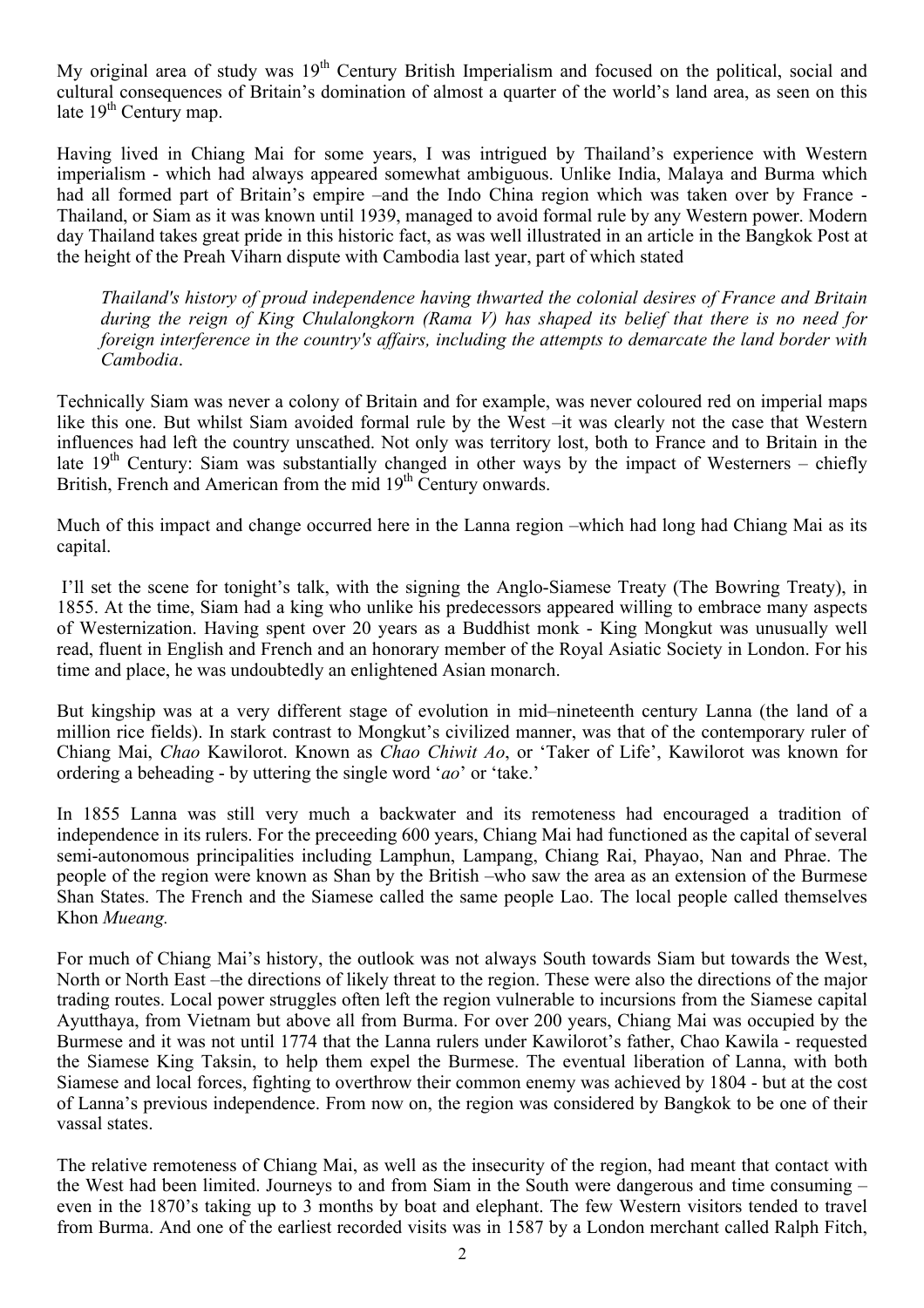#### who recorded,

*I went from Pegu to Jamahey (Chiang Mai) …, it is five and twenty days journey Northeast from Pegu..Jamahey is a very fair and great town… with fair houses of stone… the women be much fairer than the women of Pegu… hither… come many merchants out of China and bring great stores of musk, gold and silver..*

Fitch's focus on property, riches and women has a somewhat contemporary ring about it. But the insecurity of the region and lengthy Burmese occupation discouraged further Western contacts for almost 250 years.

By the late eighteenth century, British imperial interest in the region was underpinned by a belief in free trade. New trading partners and suitable venues for managing imperial logistics were constantly being sought. Siam was potentially an ideal trading partner, but the early Chakri Kings who followed the reign of King Taksin pretty much rebuffed British approaches for commerce.

However the Lanna authorities, exercising their traditional rights for cross-border diplomacy, took the initiative in developing trade links with the British. The British East India Company had recently concluded the first of three wars with Burma, and by 1826 had gained control of the Arakan and Tenassarim regions that bordered Siam and Lanna. Letters of invitation were sent by the Lanna chiefs to Moulmein, inviting the British to send a trade envoy to Chiang Mai. In 1829 Dr David Richardson and Captain William McLeod, were instructed by the British Commissioner in Pegu to travel to Chiang Mai and establish a trade in cattle and elephants. The British need to provision their troops in Lower Burma had coincided neatly with Lanna's requirement to regenerate the local economy.

The Richardson McLeod missions to Chiang Mai, which continued between 1829 and 1839 met with mixed trading results, but represented the first colonial challenges to the region.

Whilst it was the Lanna authorities who had initiated the missions, Bangkok was much less enthusiastic. They increasingly used the missions as a pretext for imposing their authority over Lanna – levying heavy taxes on trade between the Lanna chiefs and the British - as well as declining visas for the two explorers to visit China.

The missions were also responsible for the introduction of East India Company rupees to Lanna, and these were to become the major currency in the region for the next 100 years. These coins can sometimes still be found in silver shops in Thanon Wualai.

By 1855, following the Second Anglo-Burmese War and with the British now occupying the Burmese Delta, the spectre of British domination was encouraging a more amenable attitude to the trade discussions between the Siamese and British. In the treaty signed by King Mongkut and the British representative Sir John Bowring - extraterritorial rights were granted to British subjects, exempting them from the provisions of Siamese Law - as well as free trade with low ceilings of import and export duty. Similar treaties were to be signed by Siam with the United States and various European governments in succeeding years.

A failure to include the Lanna region in the provisions of the Bowring Treaty was however to have important consequences. First, was in connection with the growing market for teak, a resource that grew abundantly in the Lanna forests, as well as in the neighbouring Burmese Shan States. Teak was critical for the British at the time, being needed for shipbuilding as well as later for railway development.

Local traders from Burma had been working the forests on both sides of the Salween from around 1840, and the teak logs were floated down the river to the saw mills in Moulmein. But from the time of the Second Anglo-Burmese War and as Burmese teak stocks became depleted, increasing numbers of Shan and Karen foresters, began to exploit the forests inside Lanna. Here teak had traditionally been owned by the local chiefs, and was primarily used for domestic needs, also for barter and paying tribute –but not seen as having great commercial value.

As the export potential to Moulmein was realised however, the teak trade grew. Whilst the Lanna chiefs welcomed the new opportunity for profits that came from the sale of forest leases, they were less scrupulous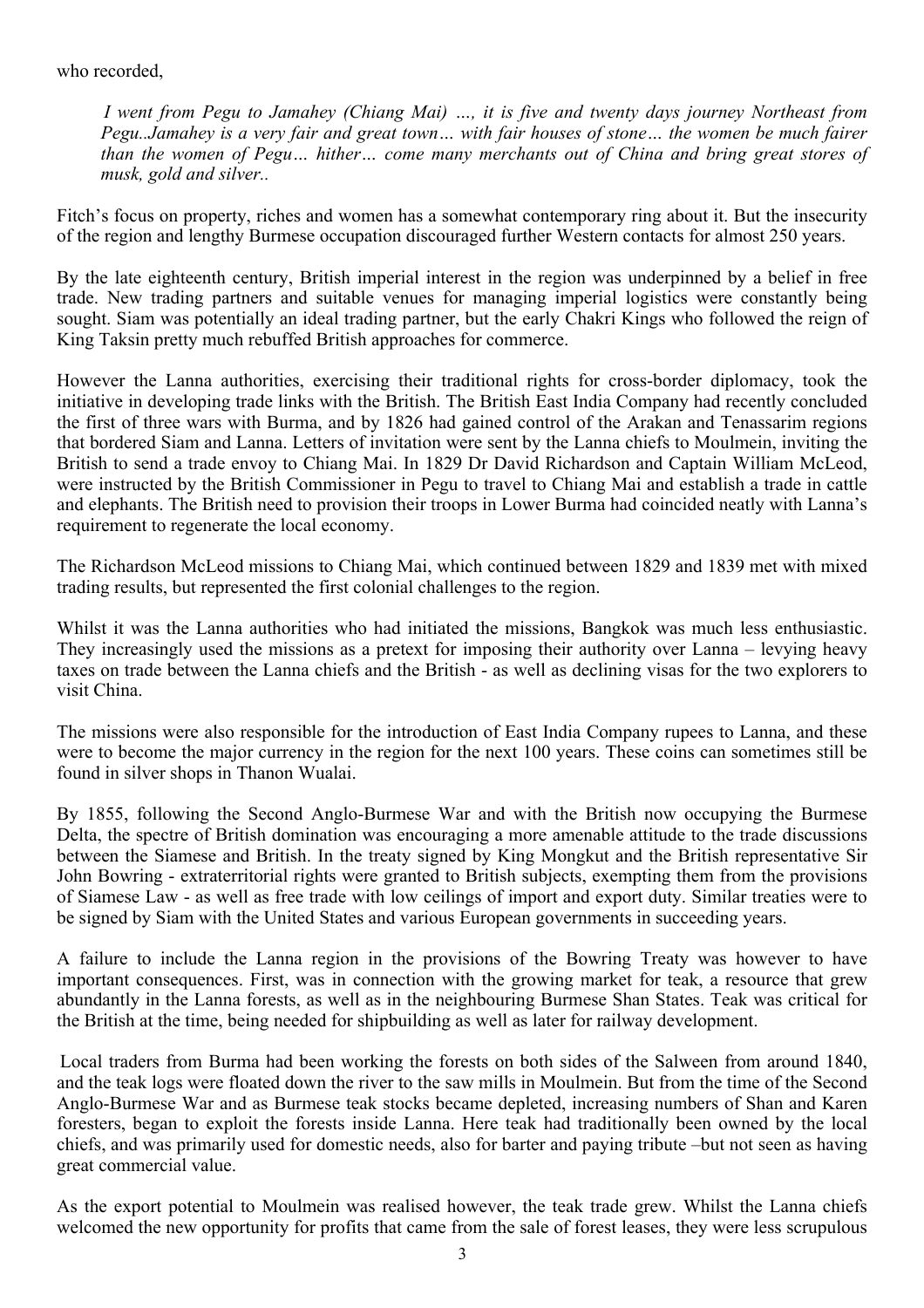in ensuring the demarcation of their property, or in abiding by the terms of agreements. Regular law suits followed, but under the provisions of the Bowring Treaty, the Lanna chiefs were no longer allowed to deal with breaches of law by Shan and Karen foresters, who now fell under British jurisdiction.

Kawilorot and the other local princes refused to abide by the terms of the treaty and saw it as a challenge to their traditional authority. The early Lanna forest industry was thus marked by regular disputes and violence, with a string of complaints following to successive British Consuls in Bangkok.

King Chulalongkorn, had by now succeeded his father Mongkut –and the problem he faced was that in the absence of the necessary controls of the teak trade, Britain might enter into a separate agreement with the Lanna chiefs, or at worst, resort to annexation of the whole region. But the King was still reluctant to override the traditional authority of *chaows* or to give them grounds to undermine their loyalty. Kawilorot, had at least once threatened to shift his allegiance to the Burmese king in Mandalay.

But realizing that the loss of the Lanna region might well result from any lack of progress, King Chulalongkorn now opened direct negotiations with the British authorities in India. The result was two Chiang Mai treaties, the first signed in 1874 aimed at improving trade and security. The second, signed in 1883 –despite Chulalongkorn's initial reluctance - saw the appointment a British Vice Consul in Chiang Mai. The Vice Consul was 'to be responsible for the interests of all British and British Burmese subjects living in the North.' A new International Court was to be established, with British subjects tried by a Siamese Judge Commissioner together with the new Consul.

Having allowed the India Office to oversee British diplomacy in the region up to then, the Foreign Office now resumed the major role in determining the future relations between Chiang Mai, Bangkok and London. A key factor in their change of attitude was increasing concern about French expansion into the region. The French Mekong Expedition of 1866-68 had alerted London to the imperial ambitions of France, and the threats to Britain's own long-term plans to open up markets into Southern China. The rapid colonization of Indo China followed and by 1885 the French had established a consulate in Luang Prabang –a previous tributary of Siam.

Chiang Mai and the Lanna region had now assumed an importance that moved beyond mere commercial opportunity, to one of key strategic concern. With a consular presence in Chiang Mai however, the British were now in a position to balance these threats from France as well as to dominate the Northern teak industry.

The first Westerners to actually take advantage of the provisions of the Bowring treaty were American missionaries - and Dr Daniel McGilvary established the first mission in Chiang Mai in 1867. Anticipating his future vocation and home with some adroitness, in 1860 following his wedding in Bangkok, a portion of the wedding cake was sent to *Chao* Kawilorot who happened to be visiting the Siamese capital. What the Northern prince thought of this Western delicacy is not recorded. But the gesture was apparently not lost on him, for when McGilvary later arrived in Chiang Mai, initial relations with the Prince were particularly friendly, McGilvary recorded,

*To all our requests (Chao Kawilorot) now gave his ready consent. Yes we might establish ourselves in Chieng Mai. Land was cheap, we need not even buy it*.

McGilvary and the Presbyterian missionaries that followed him, toured the Lanna region extensively to spread the word. By 1884 the Philadelphia Board of Publications was confidently reporting

*The contribution of our missionaries has special value... Siam owes the introduction of printing, European literature, vaccination, modern medical practice, surgery and many useful mechanical appliances to our American missionaries*.

One could also add education and several other key services to this list. But from an historical perspective, the most valuable legacy of the missionaries was their role as chroniclers of the lives they witnessed. From 1867 a wealth of letters and reports were routinely dispatched from Lanna, to the Boards of Foreign Missions in America. These documents provide detailed accounts, not only of the prospects for evangelizing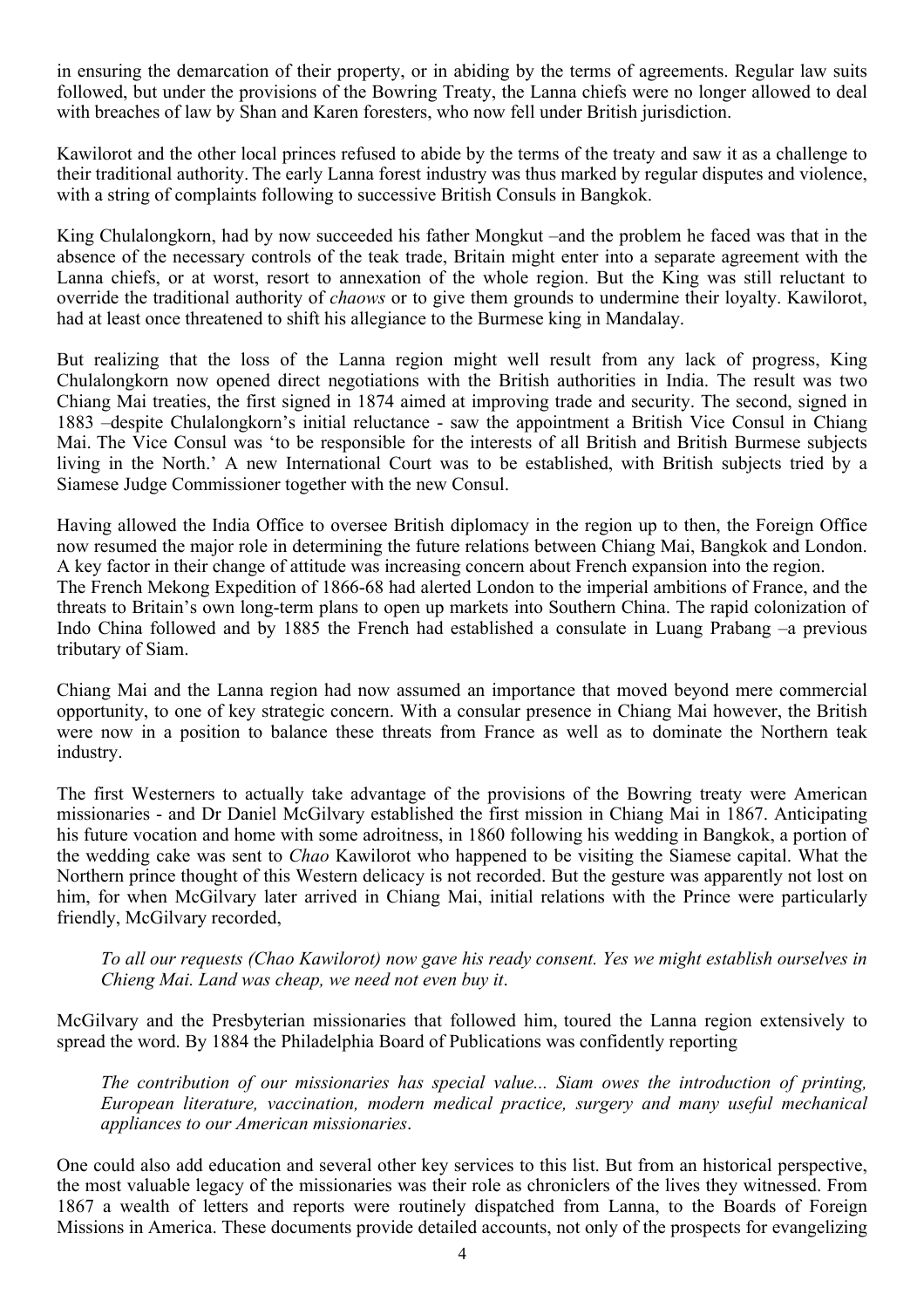the Lanna region, but also of the social and political conditions of the time.

The only contact with the outside world was by letter – or later by telegram once the telegraph line to Chiang Mai was completed in the 1890's. Initially there were long delays in the mail service and the missionaries had to wait sometimes from three to five months before receiving any mail. So the appointment of the first British Vice Consul to Chiang Mai in April 1884 was heartily welcomed by McGilvary, 'as he has promised to get regular communications established.'

According to McGilvary's journal, 'when we left Bangkok we understood that a Mr C of the Borneo Company was due to follow us in a month, on business of their teak trade.' In fact, Mr C never arrived, as he was attacked by dacoits on his way to Lanna. This was however an indication that Chiang Mai's commercial potential had been registered, and that the British traders and consuls were following not far behind the missionaries.

The abundance of teak in the Lanna forests was the impetus for the two major trading companies, Borneo Company and the Bombay Burmah Trading Corporation to commence teak operations and open their offices in Chiang Mai from this time.

The Borneo Company was the first British enterprise to be established in Siam after the signing of the Bowring Treaty. The firm's commercial interests included shipping, banking, insurance and several commodities - including teak. In 1862 King Mongkut had requested the firm to supply a suitable governess for the royal children, and the colourful Anna Leonowens was employed for this role. Her son Louis Leonowens was tutored alongside the future King Chulalongkorn, and uniquely for a foreigner, seems to have established a friendship. He was one of the early teak traders resident in Chiang Mai working for the Borneo Company, before setting up his own trading business.

The other major trading company - The Bombay Burmah Trading Corporation - had focused on teak and saw milling in Burma from the mid  $19<sup>th</sup>$  century. The company wielded considerable political influence in London, and a dispute with the Burmese King was believed to have prompted the Third Anglo- Burmese War in 1885, following which the company set up operations in Chiang Mai.

By 1898, Beckett the Vice Consul was reporting that over 60% of the teak being cut in Lanna was now being handled by the main British teak companies. At its peak, teak was ranking second, only to rice as a proportion of total Siamese exports as can be seen here.

King Chulalongkorn had recognized the importance of teak, both for its commercial value through the regular income derived by his government - as well as its 'potential' for destabilizing the region, if proper regulation was not introduced. In a letter to the Chief of Chiang Mai, the King noted,

*…the English government will throw in our teeth (that) we do not know how to rule our own state…with the Burmese example before us, we should hasten to take measures for the reform of the system of forest protection*...

In 1895 in an attempt to regularize the situation, the Siamese Government established a Royal Forest Department with a British forester, Herbert Slade appointed the first Conservator of Forests. Slade was one of many Western advisors to be employed by the Siamese Government over the next fifty years. He is noteworthy for being an early conservationist, and the limits he introduced on teak cutting, put him in conflict with the British teak companies especially Bombay Burmah.

The increasing number of forest managers working for the teak companies led to substantial growth in the expatriate population from the 1890's onwards. They brought to Chiang Mai the interests and attitudes of the time. Professionally their role in supervising the cutting of teak was one of rugged independence, where a young manager might not meet another European for weeks at a time. In May last year, Jack Bain (certainly the last of the teak wallas) described how the work of a forest manager had not changed markedly from the earliest times, to when he was working in the Lanna forests, in the last years of the commercial leases between 1945 and 1957.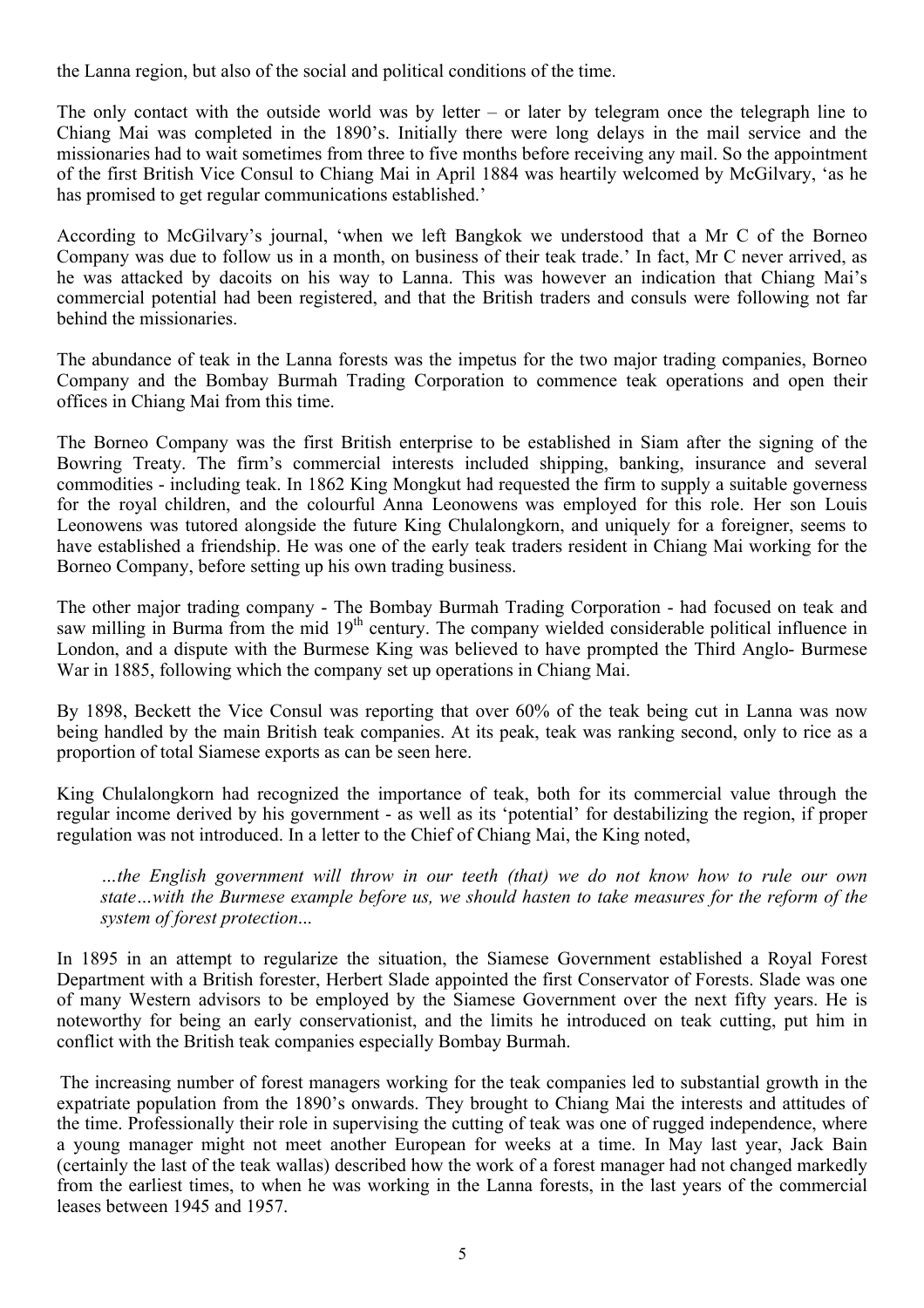With a team of Shan, Karen or Khamu (that is Lao) labourers, a forest manager would be transported by pony or elephant to the areas of teak growth and would supervise the felling and dragging of the logs by elephant to the nearest stream or river. Trees would first be 'girdled' or ringed with an axe to let the sap to run out, allowing the tree to dry and able to be floated down stream to the saw mills in Bangkok. The total time taken from first girdling, to the arrival of a log in Bangkok was typically five years.

Out of the forests, sport and recreation were major considerations of the forest managers and other expatriates. The Chieng Mai Gymkhana Club was established by the British Consul in May 1898 to meet the sporting and social needs of the expatriate community. Foresters, consuls and a number of missionaries all became members. At Christmas time the club was the major centre of Northern social life, with forest managers returning from their remote work stations for ten days of horse racing, polo and cricket and one imagines, lots of colonial *bonhomie.* 

The Minutes of the Gymkhana Club offer a rare insight to expatriate life at the time. One founding member was the Manager of the Borneo Company - D.F Macfie who maintained a *Chiang Mai Record* listing all the British trading and consular community between 1884 and 1919. Macfie records serious illness and the deaths of residents as fairly regular occurrences. Surviving until the next home leave must have been a subconscious concern for all. The British Consul aimed to partially allay these concerns when he wrote that - *'several residents of Chiang Mai … expressed regret at the absence of a cemetery for foreign residents.'* This matter was referred to the Siamese Commissioner and in turn to King Chulalongkorn who agreed to the gift of land to be used as a cemetery for foreigners.

Whilst the boom in the teak trade was the impetus for a burgeoning British trading presence, an expanding consular service was also required to meet judicial requirements. In 1897 Chiang Mai was upgraded to a full British Consulate with new vice consular posts opened in the key forestry stations of Lampang, Nan and Chiang Rai. In 1907 following the *entente cordiale*, France opened its own Vice Consulate in Chiang Mai and the Gymkhana Club minutes record that the British Consul proposed Mr. Roy, French Vice Consul be elected a member of the Club –there were apparently no dissenters.

A key function of the consuls was in regard to the International Court, and the British Consul 'was entitled to sit in any case, civil or criminal, in which a British subject was concerned .' According to one Consul General,

*The international court system, all things considered, worked extraordinarily well and there was rarely any serious friction between Siamese Judges and British Consular officers.*

The number of Western visitors was also increasing, often prompting suspicion and associations with imperial espionage. Dick Wood's History of the Foreign Cemetery *De Mortuis*, notes that the first grave is of a mysterious Major Guilding, whose *'record is terse: …service in India, a Russian interpreter. What he was doing here, no man knew...was he perhaps playing the "Great Game" '?*

Genuine spies certainly did pass through Chiang Mai and in 1887, Lieutenant George Younghusband (seen here much later in his career) was recruited by British India to travel clandestinely through Lanna to Chieng Tung, and report on the feasibility of a British flanking attack from Burma in the event of French aggression.

Not all the visitors were out of 'Boy's Own Paper', and in 1884 a British engineer Holt Hallett, completed an extensive reconnaissance of the best routes for a rail network from Burma to China that was to pass through Lanna. Hallett spent several weeks touring the region –part of his journey with Daniel McGilvary before returning to seek Siamese support for the railway. According to Hallett, 'the King expressed himself strongly in favour of the railways,' however Hallett's proposed trans-Asian rail link never materialized, largely because the British wanted Moulmein, not Bangkok as the terminus. In 1901 Siam commenced the construction of its own railway system, which was to reach Chiang Mai in 1921.

The British merchants and the American missionaries together with the Foreign Office and Siamese Government were as one in their suspicions of French designs in the region. Political tensions reached their highest point in 1893 following the Pak Nam incident when French gun boats forced the Chao Praya River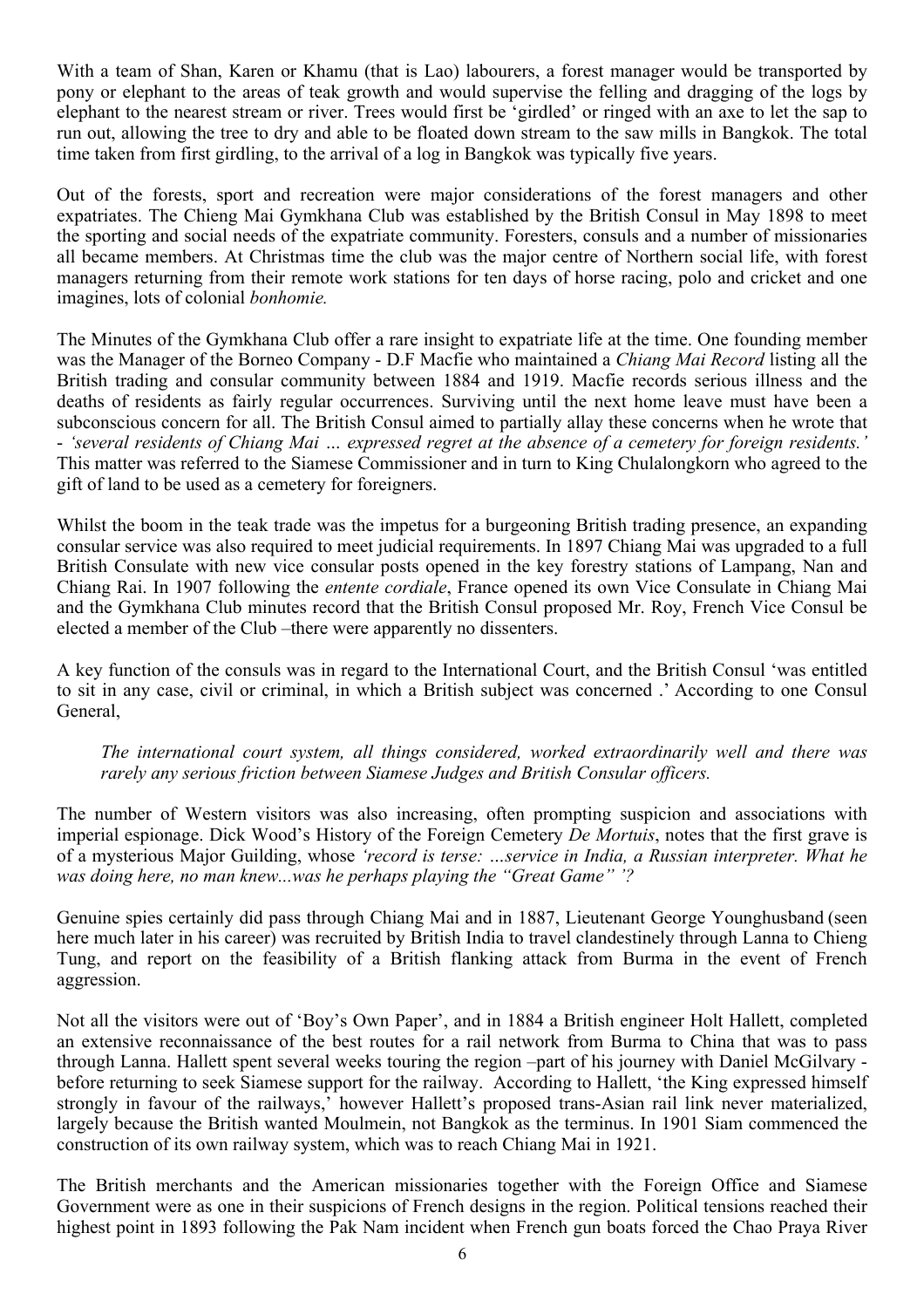and opened fire on Siamese troops. French seizure of what had previously been Siamese territory along the East bank of the Mekong followed.

The British stayed out of this conflict, a matter of great disappointment to King Chulalongkorn who had hoped that they might intervene on Siam's behalf. The King now realized however that Bangkok needed to consolidate its own authority in Lanna, if it was not to lose the region to one or other of the European powers. Whilst the 1896 Anglo French accord effectively neutralized Siam, with both colonial powers agreeing that Siam would become a 'buffer state' between their territories - the years 1897-1902 saw a 'rapid Siamese take over' of virtually all the local administrative functions within the Lanna region. Siamese officials were deployed from Bangkok to take on these roles.

It is worth noting that these centralization policies of King Chulalongkorn were encouraged by the British Consul General of that time, Ernest Satow. Satow had been a diplomat in Japan earlier in the century and had witnessed the successful modernization programme there.

It was the uncertainties resulting from the loss of the old order in Lanna, as well as the imposition of new and oppressive taxes by Bangkok that became the basis for unrest.

The Shan Uprising of 1902 was the most serious challenge. Many in the Lanna community sympathized with the aims of the more aggressive Shan who had been living in Lanna for several decades. They joined in a widespread spree of violence. The main targets were the new Siamese officials and Chinese tax collectors. MacFie's Journal records that in July 1902, Phrae was attacked and looted, Lampang attacked 2 weeks later, Borneo Company families and some missionaries escaped down river from Lampang to Tak, and that Leonowens (never far from where the action was) tried to obtain arms and ammunition from the local Lampang chiefs.

Bangkok deployed a force of 5,000 troops to put down this uprising. Whilst the British 'maintained a policy of non–intervention,' the Shan were their responsibility. The British Vice Consul in Nan attempted to disperse the rebels, before the arrival of the Siamese troops. Despite his efforts, there were many incidents of atrocities by the Siamese, prompting British demands for reparations.

The experience of the Shan uprising was a salutary one for Bangkok, and one outcome was the introduction of military conscription in 1905, with a permanent garrison being stationed in Chiang Mai from that time onwards. Lyle the Vice Consul summed up the consequences of the rebellion in a subsequent official report. *'The Siamese do not intend to lose this excellent opportunity –already commenced in the Malay States - of ridding themselves of semi-independent Chieftains'*. And indeed the traditional responsibilities of the *chaows* for law enforcement, employment, tax collection and ownership of the forests had all in short order been taken over by Siamese administrators or by foreign functionaries of the teak companies, or the international court.

By the early 20th century, the expatriate community in Chiang Mai, both merchants and missionaries, had established themselves in a manner similar to colonial outposts elsewhere in Burma or India. Missionary letters suggest a close and supportive community with both Americans and British sharing a similar world view, and a social life interchangeable with Rangoon or Simla. This picture shows the Consuls Beckett and Lyle together with missionaries Dr and Mrs William Harris and Daniel McGilvary's daughter at a picnic on Doi Suthep in 1901.

Through their work and culture the Chiang Mai expatriate community, both British and American, brought change to the Northern states and to the lives of the people. In this last section of my talk, I will look at how Lanna and wider Siamese population experienced and perceived these economic and social changes.

The teak industry had become the major employer in the region and contributed to an entirely new model of wage labour with considerable quantities of Indian rupees imported for paying wages. New modes of production and western capitalist systems generated local commerce and brought Lanna into the world economy. The missionaries in turn saw their role in encouraging new attitudes to work, to meet Western expectations of efficiency and industriousness.

Cultural changes also resulted from the Western influx. On the one hand the missionaries needed intrusive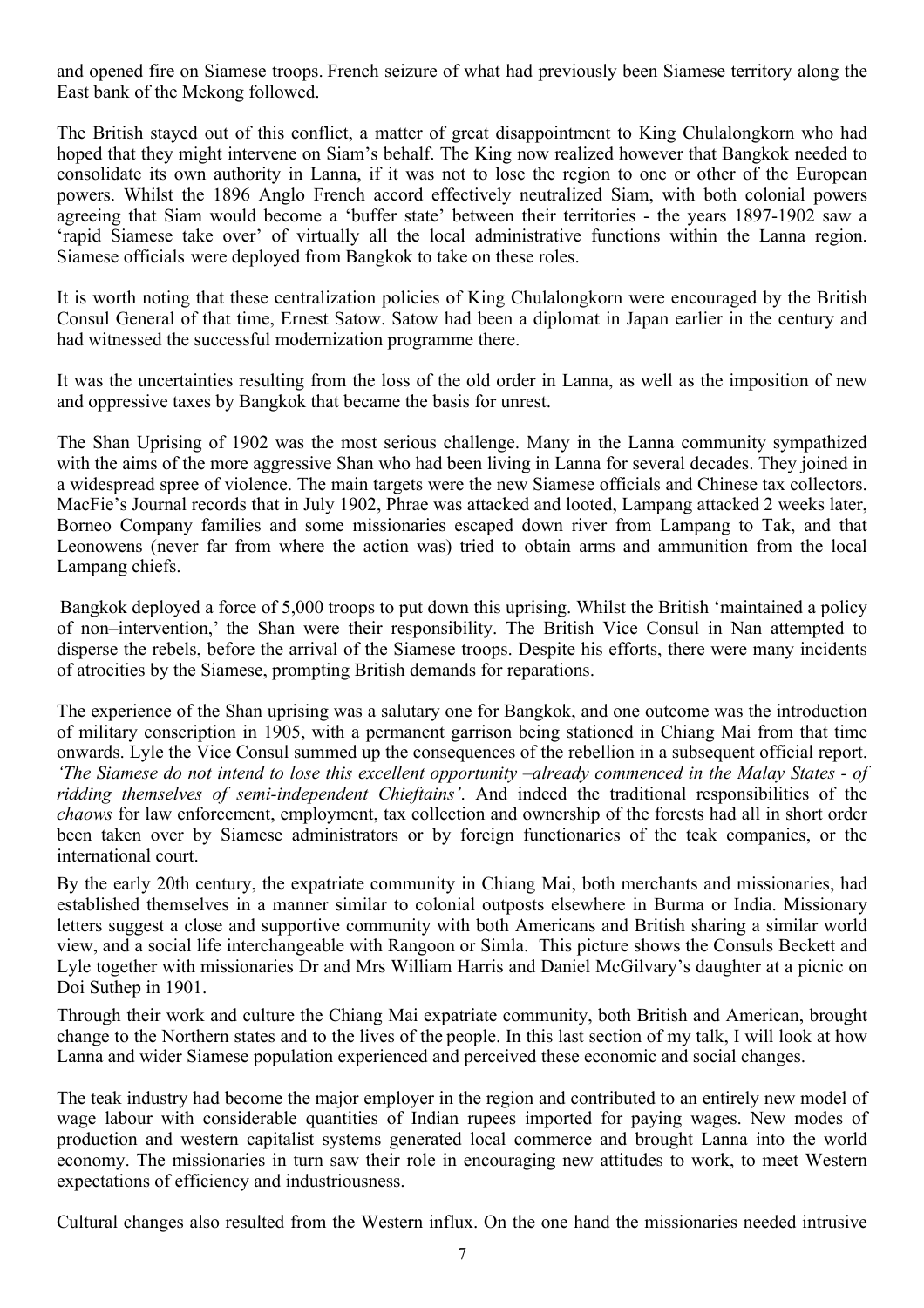access to the population as part of their evangelizing, as well as for medical and educational work. The opportunities for British forest managers and consuls to interact with the local community were more limited. Despite this - change did occur, but not surprisingly was initiated by the Siamese and Lanna nobility as a consequence of their more regular contact with Westerners.

As early as 1855, Bowring had noted that in Bangkok, 'English influences' were already establishing themselves, with the royal apartments 'ornamented' with busts of Queen Victoria and Prince Albert. Bowring was also surprised by the numbers of the court who could speak English. In preparation for King Chulalongkorn's state visits to British territory, in 1870 to Singapore, and in 1872 to India, the court was required to adopt British styles of dress and etiquette.

Siamese nobility now increasingly embraced many features of the West including dress, social customs, architecture, education overseas and Western bureaucratic systems. And Bangkok's increasing dominance of Lanna witnessed a slow assumption of many of the same Western practices in the North. European forms of clothing were gradually adopted by Chiang Mai royalty and the missionary wives were often called upon to advise on making Western styles of female clothing.

Among the wider Lanna population, a strong influence for the adoption of Western dress was missionary concerns for the modesty of their female converts. In 1886 Holt Hallett was noting prudishly that 'the unmarried women were guiltless of clothing above the waist' but that… 'the missionaries have persuaded their female converts and the girls to wear a neat white jacket and (here Hallett sounds a touch disappointed) … the custom is gradually spreading".

The Chiang Mai nobility were again the first to adopt Western living styles, and other influences included changes to architecture of official buildings as well as private homes. By the late 19<sup>th</sup> Century substantial wooden houses, many in semi-European styles were being built in Chiang Mai and a number are still standing, including the original British Consulate –now part of the Chedi Hotel, Louis Leonowen's home which is now part of the 137 Pillar Hotel and the Bombay Burmah Corporation office which still stands behind Rim Ping supermarket near the river. There are other examples of colonial houses in Phrae and Lampang.

The spread of education and Western medicine by the missionaries were key to encouraging the Siamese Government to widen access to the population, with the establishment of temple schools and medical programmes across the country. The missionary reports reflect some dismay that the numbers adopting Christianity were substantially less than those seeking education or medicine.

Overt displays of support or opposition to Western intrusion were rare. But it is clear that limited segments of Lanna society were acutely aware of the disruption to their traditional loyalties, and the loss of an autonomous way of life.

One medium where there is evidence of such awareness is in the temple murals of Nan and Chiang Mai. Nan was one region that lost land to the French after 1893. Among the murals of *Wat Phumin* in Nan are scenes of marching French soldiers and gunboats, together with images of weeping local women. Other temple murals showing images of London policemen and others of local forestry workers suggest an awareness of the Western intrusion to the region as well as of the wider world.

Local commentary on the Western presence in Chiang Mai was rare, but the colourful lifestyles of Louis Leonowens and the ex-missionary cum teak trader, Dr Marion Cheek certainly made an impression. Cheek maintained a 'harem' of local women which he shared with Leonowens - a situation tolerated by the local community but more surprisingly by their Victorian wives. A rhyme commemorating this colonial *machismo* was produced in the local language and was still being chanted eighty years later.

And on that lighter note, I will draw to a close. I started with a mention of Thailand's ambiguous relationship with imperialism, and the ambivalence of whether Siam's encounter with the West was lost or won. From the early Richardson missions through to the later Anglo–French incursions, Lanna was the region where the challenge to Siam was greatest - and where the threat from both imperial powers was ultimately contained.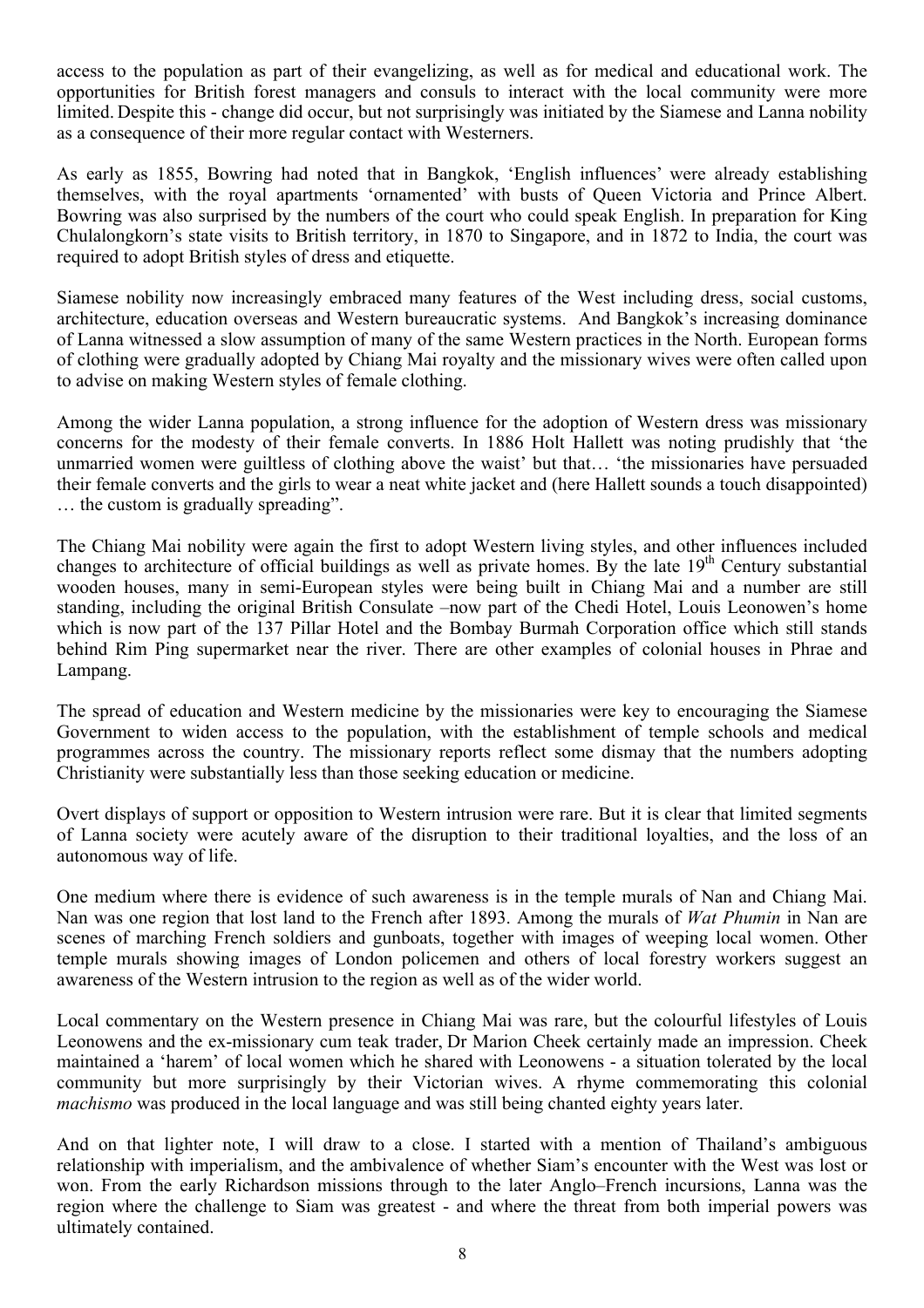Ironically it was these Western incursions that – depending on one's point of view – forced or enabled, King Chulalongkorn to centralize state authority. With influential advisors like Satow encouraging these processes – as well as the willing adoption of British cultural practice by the Siamese and Lanna elite – it might be said that Thailand colonized itself, if not on Britain's behalf, certainly on British colonial lines. There is much more about this extraordinary period of Chiang Mai's history to be recounted and I hope others will take up the challenge.

**2. ANNOUNCEMENT for NEXT MEETING: 348<sup>th</sup> Meeting: Tuesday, June 19<sup>th</sup> 2012, 7:30 pm at the Alliance Française, Chiang Mai: "Creating a Temple Museum". A Talk by Supachai Sittilert**, Curator, Hong Luang Saengkaew Museum, Wat Phra Kaew, Chiang Rai**.**

Supachai Sittilert, environmental biologist and former Vice President for Operations at the National Science Museum, has retired from government service to his home in Chiang Rai. A member of the temple council of Wat Phra Kaew, Supachai has guided and facilitated the creation of the temple museum, opened by HRH Princess Sirindhorn in 2008. Having worked with international experts, he is certified in museography by UNESCO. As curator, he has increased professional capacity among the volunteers and monks. The museum now serves as a model for temple and other museums in the region.

Supachai founded the Chiang Rai Museum Association, is advisor to the city and the province on museum activities and cooperates on museum capacity development at the Chiang Rai campus of the Buddhist Mahachulalongkornrajavidyalaya University. A believer in community involvement in the process of museum development – conceptualization, collection, documentation and conservation, research, exhibition and visitor activities – he will outline a sustainable approach used at Wat Phra Kaew.

# **3. FUTURE MEETINGS**

**348th Meeting – Tuesday, June 19th 2012: "Creating a Temple Museum". A Talk by Supachai Sittilert**, Curator, Hong Luang Saengkaew Museum, Wat Phra Kaew, Chiang Rai**.**

**349th Meeting –** July 17, 2012: "**Record Production: problems in combining Thai and western instrumentation**" A talk by **Michael Zager**, Visiting Professor, School of Music, Payap University.

**350th Meeting –** July 24, 2012: A Talk by Ian Baird, Professor of Geography of Southeast Asia, University of Wisconsin at Madison. [To be confirmed].

**Talks in the oven** (dates and titles to be fixed): Ballooning in Chiang Mai by Nannapas "Aom" Krainara; Chiang Rai Art Scene by Angkrit Ajchariyasophon ; Stories about teaching English in Thailand by Jeremy Walter<sub>.</sub>

# **4. INTG CONTACTS: Convenor & Secretary**

- **1) Convenor : Rebecca Weldon:** e-mail: < **rebecca.weldon@gmail.com**>. Mobile: **087 193 67 67**; Home: **053 227272**. Address: Gerard Habitat, Room 204 - 8/2 Soi 3 Nimmanhemin Rd. - T. Suthep - A. Muang CHIANG MAI 50200 - THAILAND.
- **2) Secretary: Louis Gabaude**: e-mail: <**gabaudel@yahoo.com**>. Mobile: **087 188 50 99**. Address: 28/64 Laguna Home 10 - T. Sansai Noi - Mu 8 - A. SANSAI - CHIANG MAI 50210 [Currently out of the country].
- **3) INTG Website**: http://www.intgcm.thehostserver.com

*Thank you for printing and posting the following posters in places you think fit for.*